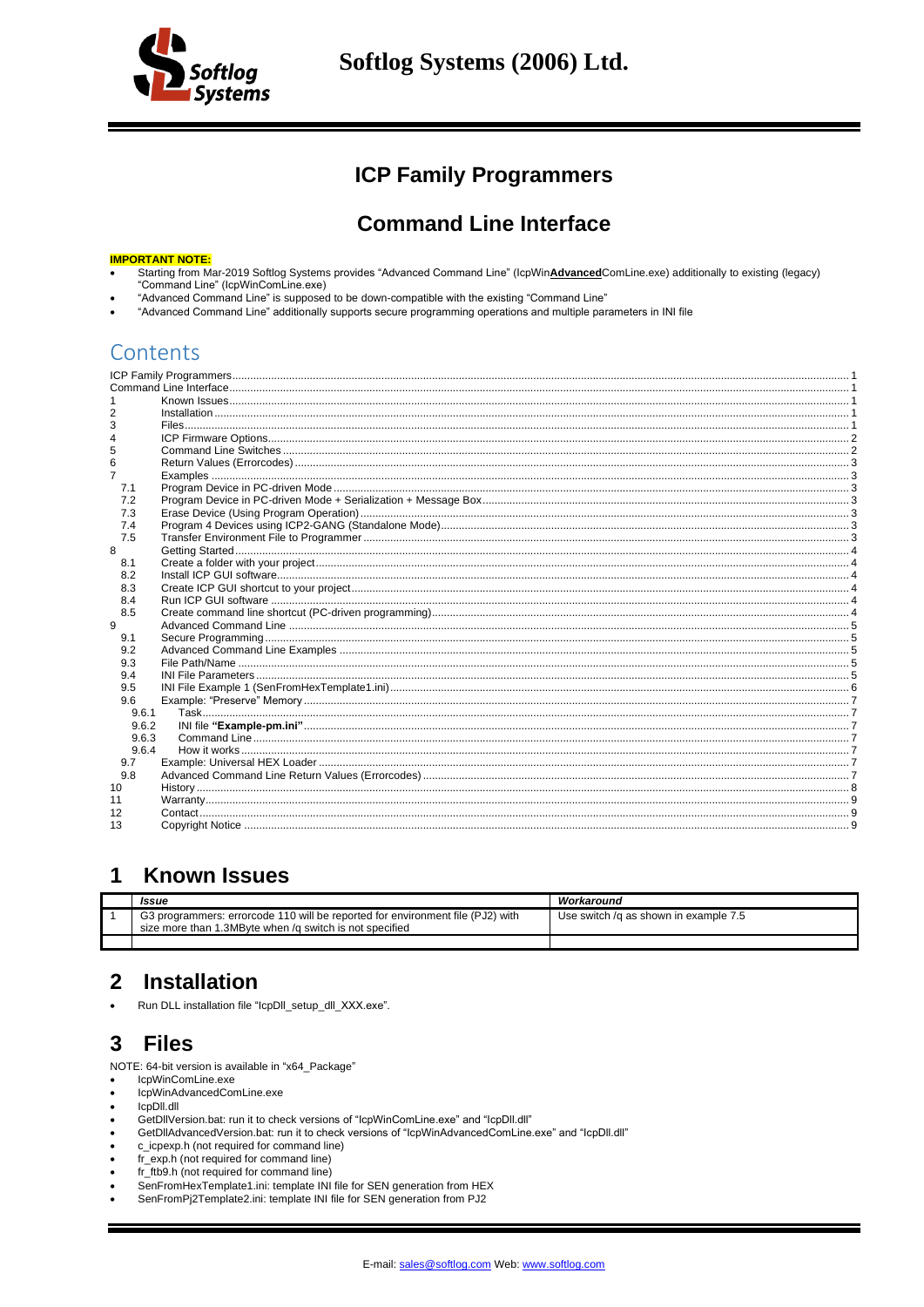## <span id="page-1-0"></span>**4 ICP Firmware Options**

DLL/Command Line Activation (D) should be "Yes" in order to use ICP family command line interface: see availability in "ICP for Windows" - Help - About - Details

# <span id="page-1-1"></span>**5 Command Line Switches**

## NOTE: all switches are **not** case sensitive

| ###              | <b>Switch</b>                                                                       | <b>Description</b>                                                                                                                                                                                                                                                   |                                                          | <b>Minimum DLL</b><br>version                        | <b>Comments</b>                                                                                                               |  |
|------------------|-------------------------------------------------------------------------------------|----------------------------------------------------------------------------------------------------------------------------------------------------------------------------------------------------------------------------------------------------------------------|----------------------------------------------------------|------------------------------------------------------|-------------------------------------------------------------------------------------------------------------------------------|--|
| 1.               | $\sqrt{c}$                                                                          | Load configuration file                                                                                                                                                                                                                                              | /cicp01.cfg                                              | Mandatory excluding<br>$\blacksquare$<br>/n,/h,/?,/k |                                                                                                                               |  |
| 2.               | No switch                                                                           | Hex file to be loaded                                                                                                                                                                                                                                                | Hex1.hex                                                 | $\blacksquare$                                       | $\blacksquare$                                                                                                                |  |
| $\overline{3}$ . | /s                                                                                  | Serialization file to be loaded                                                                                                                                                                                                                                      | /sser1.ser                                               | $\overline{a}$                                       |                                                                                                                               |  |
| 4.               | /i                                                                                  | Programming (standalone mode)                                                                                                                                                                                                                                        | /i                                                       | 4.4.1                                                | Always use for multi-<br>channel parallel<br>programming                                                                      |  |
| 5.               | /n <channel></channel>                                                              | Get result from selected GANG channel                                                                                                                                                                                                                                | /n1                                                      | 4.4.2                                                | Use after GANG<br>programming is done                                                                                         |  |
| 6.               | /a <space></space>                                                                  | Programming (PC-driven mode), <space> is a<br/>sum (decimal) of the following memory<br/>spaces:<br/>1 - PM (program memory)<br/><math>2 - ID</math><br/>4 - DM (EEPROM)<br/>8 - reserved<br/>16 - CB (configuration bits)<br/>32 - BOOT memory<br/>64 - OTP</space> | /az3                                                     | ÷,                                                   | 23 means "all spaces" for<br>the most devices.<br>PC-driven mode is not<br>available for GANG<br>multi-channel<br>programming |  |
| 7.               | /r <space></space>                                                                  | Read (PC-driven mode only)                                                                                                                                                                                                                                           | /r23                                                     | $\sim$                                               | $\blacksquare$                                                                                                                |  |
| 8.               | $/v$ <space></space>                                                                | Verify (PC-driven mode only)                                                                                                                                                                                                                                         | /v23                                                     | $\blacksquare$                                       | $\blacksquare$                                                                                                                |  |
| 9.               | /l <space></space>                                                                  | Blank check (PC-driven mode only)                                                                                                                                                                                                                                    | /123                                                     | ÷,                                                   | $\mathbf{r}$                                                                                                                  |  |
| 10.              | /f <filename></filename>                                                            | File to be saved after read                                                                                                                                                                                                                                          | /fRead1.hex                                              | ÷.                                                   |                                                                                                                               |  |
| 11.              | /g <value></value>                                                                  | Save errorcode(s) in file "auto01.res"                                                                                                                                                                                                                               | /g0 - disable<br>/g, /g1-enable<br>/g2-extended          | 4.4.2 for /g2                                        | Always set to /g2 for<br>ICP2-GANG/COMBO                                                                                      |  |
| 12.              | PM beginning (hex), valid if both /b and /e are<br>/b <value><br/>specified</value> |                                                                                                                                                                                                                                                                      | /b50                                                     | $\blacksquare$                                       | $\blacksquare$                                                                                                                |  |
| 13.              | $/$ e $<$ value $>$                                                                 | PM end (hex), valid if both /b and /e are<br>specified                                                                                                                                                                                                               | /e1FFE                                                   | $\mathbf{r}$                                         | $\overline{\phantom{a}}$                                                                                                      |  |
| 14.              | /d <value></value>                                                                  | Enable/disable debug message box after an<br>operation                                                                                                                                                                                                               | /d0 (disable)<br>/d1 (enable)<br>/d2 (on error)          | 4.4.1 for /d1                                        | Default: disabled                                                                                                             |  |
| 15.              | /w <value></value>                                                                  | Enable/disable progress window                                                                                                                                                                                                                                       | /w0 (disable)<br>/w1 (enable)                            | ÷,                                                   | Default: enabled                                                                                                              |  |
| 16.              | /h                                                                                  | Display command line and DLL version string                                                                                                                                                                                                                          | /h                                                       | $\overline{\phantom{a}}$                             | Use with /d0 to disable<br>message box                                                                                        |  |
| 17.              | /t <filename></filename>                                                            | Transfer environment file to programmer                                                                                                                                                                                                                              | /tenv1.pj2                                               | 4.4.1                                                | ä,                                                                                                                            |  |
| 18.              | /u <filename></filename>                                                            | Transfer secure environment file to a single<br>channel of programmer                                                                                                                                                                                                | /usecenv1.sen                                            | 4.8.2                                                | $\overline{a}$                                                                                                                |  |
| 19.              | /x                                                                                  | Enable/disable PC "sleep"<br>NOTE:<br>- 0: faster ICP operation in<br>PC-driven mode<br>- 1: less PC load                                                                                                                                                            | /x0 (faster ICP<br>operation)                            |                                                      | Default: 1 (less PC load)                                                                                                     |  |
| 20.              | $\sqrt{0}$                                                                          | Enable/disable gap eliminator for:<br>1 - PM (program memory)<br>4 - DM (EEPROM)<br>NOTE: gap eliminator settings are <b>NOT</b> got<br>from icp01.cfg                                                                                                               | /o5 (enable for PM<br>and DM)<br>/o0 (disable)           | 4.12.1                                               | Default: disabled                                                                                                             |  |
| 21.              | /q                                                                                  | Select environment (use with /I, /t or /u)                                                                                                                                                                                                                           | /q6 (select<br>environment 6 for<br>ICP2-COMBO)          | 4.13.1                                               | Default: last used                                                                                                            |  |
| 22.              | /y                                                                                  | Load security bit to programming buffer (PC-<br>driven mode) which is not a part of HEX file.<br>Valid for ATSAMC21 and similar families                                                                                                                             | /y1 (enable)                                             | 8.1.3a                                               | Default: 0 (no security or<br>taken from HEX file)                                                                            |  |
| 23.              | /zc                                                                                 | Select COM port number (overwrite COM in<br>icp01.cfg file)                                                                                                                                                                                                          | /zc0<br>Select COM1                                      | 3.1.2                                                | DOS-style COM number<br>$(0 = COM1, 1 = COM2)$                                                                                |  |
| 24.              | /k                                                                                  | Advanced Command Line only:<br>Load INI file                                                                                                                                                                                                                         | /kMylni.ini                                              | 8.11.1a                                              |                                                                                                                               |  |
| 25.              | /m                                                                                  | Advanced Command Line only:<br>Generate secure environment file (SEN)                                                                                                                                                                                                | /m0 (delete/counter)<br>/m1 (from HEX)<br>/m2 (from PJ2) | 8.11.1a                                              | $\blacksquare$                                                                                                                |  |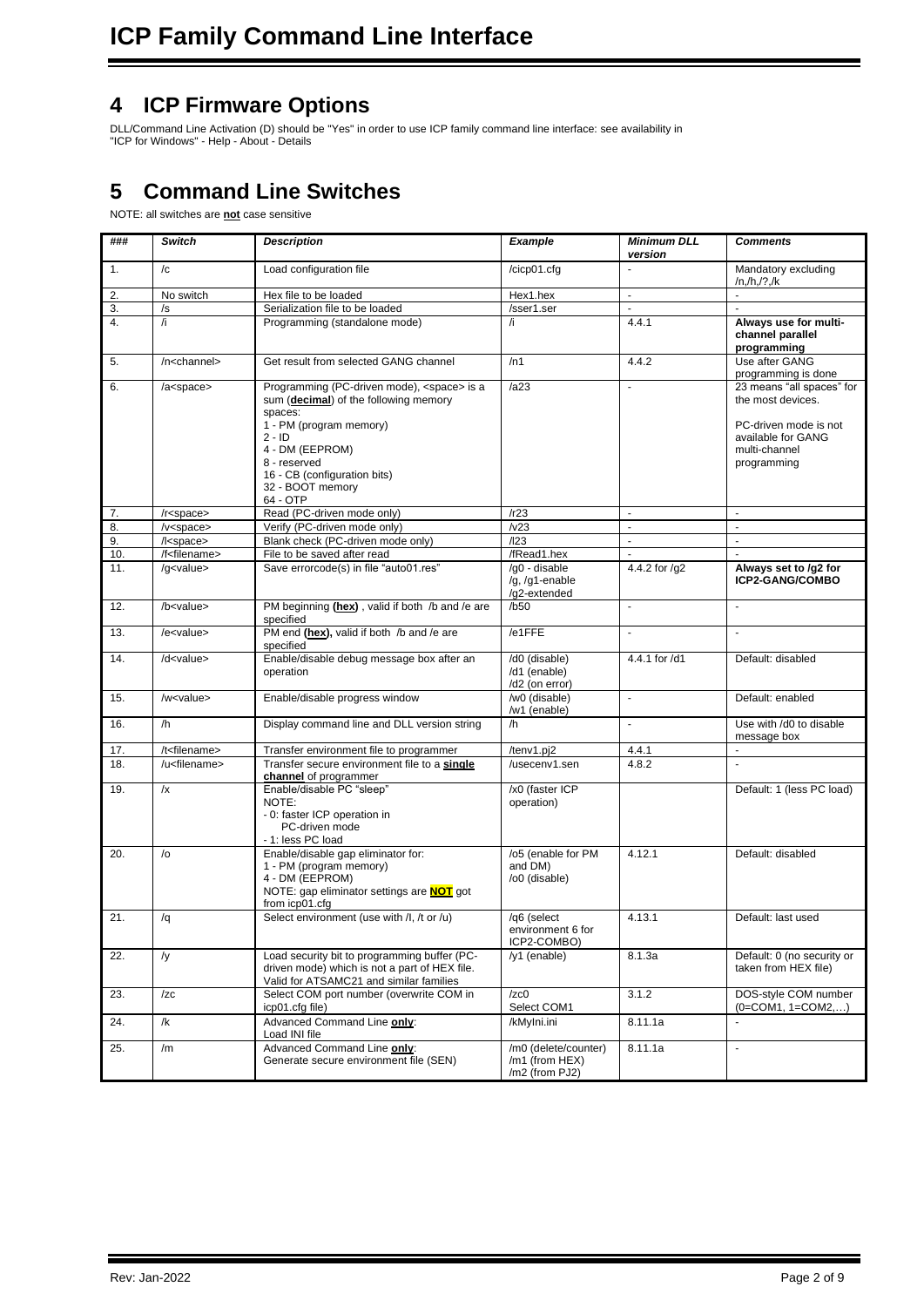# <span id="page-2-0"></span>**6 Return Values (Errorcodes)**

See document *"DLL Description.pdf"* for a list of error codes

# <span id="page-2-1"></span>**7 Examples**

<span id="page-2-4"></span><span id="page-2-3"></span><span id="page-2-2"></span>

| 7.1 | Program Device in PC-driven Mode                                                         |                   |           |                                                                           |                                       |                   |                                                   |    |            |
|-----|------------------------------------------------------------------------------------------|-------------------|-----------|---------------------------------------------------------------------------|---------------------------------------|-------------------|---------------------------------------------------|----|------------|
|     | Configuration file:                                                                      |                   | icp01.cfg |                                                                           |                                       |                   |                                                   |    |            |
|     | Hex file:<br>Space for programming:                                                      |                   |           | hex1.hex                                                                  |                                       |                   | all memories (PM, EEPROM, ID, Configuration bits) |    |            |
|     | IcpWinComLine.exe                                                                        | $\int$ Cicp01.cfg |           | hex1.hex $\sqrt{2}$ 23                                                    |                                       |                   |                                                   |    |            |
| 7.2 | Program Device in PC-driven Mode + Serialization + Message Box                           |                   |           |                                                                           |                                       |                   |                                                   |    |            |
|     | Configuration file:                                                                      |                   |           | icp01.cfg                                                                 |                                       |                   |                                                   |    |            |
| ٠   | Hex file:<br>Serialization file:                                                         |                   | ser1.ser  | hex1.hex                                                                  |                                       |                   |                                                   |    |            |
|     | Space for programming:                                                                   |                   |           | all memories (PM, EEPROM, ID, Configuration bits)                         |                                       |                   |                                                   |    |            |
|     | IcpWinComLine.exe                                                                        | $\int$ Cicp01.cfg |           | hex1.hex $\int$ Sser1.ser $\int$ <b>a</b> 23 $\int$ <b>d</b> <sub>1</sub> |                                       |                   |                                                   |    |            |
| 7.3 | <b>Erase Device (Using Program Operation)</b>                                            |                   |           |                                                                           |                                       |                   |                                                   |    |            |
| ٠   | Configuration file:                                                                      |                   |           | icp01.cfg                                                                 |                                       |                   |                                                   |    |            |
| ٠   | Hex file:<br>Space for programming:                                                      |                   |           | all memories (PM, EEPROM, ID, Configuration bits)                         |                                       |                   | Blank1.hex (file contains blank values only)      |    |            |
| ٠   | PM start:                                                                                |                   |           |                                                                           |                                       |                   |                                                   |    |            |
| ٠   | PM end:                                                                                  |                   |           |                                                                           | 3E (valid for any PIC10/12/16/18)     |                   |                                                   |    |            |
|     | IcpWinComLine.exe                                                                        | $\int$ Cicp01.cfg |           | Blank.hex <b>/a</b> 23                                                    |                                       | $\mathbf{I}$ bo   | $Ie_{3E}$                                         |    |            |
| 7.4 | Program 4 Devices using ICP2-GANG (Standalone Mode)                                      |                   |           |                                                                           |                                       |                   |                                                   |    |            |
|     | Configuration file:                                                                      |                   |           |                                                                           | icp01.cfg, contains GANG channels 1-4 |                   |                                                   |    |            |
|     | Step 1 - gang programming:                                                               |                   |           | <path icpwincomline.exe="" to=""></path>                                  |                                       | $\int$ Cicp01.cfg |                                                   | /i | / <b>g</b> |
|     | Step 2 - get result for channel 1:                                                       |                   |           | <path icpwincomline.exe="" to=""></path>                                  |                                       | $/n_1$            | /g                                                |    |            |
|     | Step 3 - get result for channel 2:                                                       |                   |           | <path icpwincomline.exe="" to=""></path>                                  |                                       | $\mathsf{In}_2$   | /g                                                |    |            |
|     | Step 4 - get result for channel 3:                                                       |                   |           | <path icpwincomline.exe="" to=""></path>                                  |                                       | $\mathsf{In}_3$   | /g                                                |    |            |
|     | Step 5 - get result for channel 4:                                                       |                   |           | <path lcpwincomline.exe="" to=""></path>                                  |                                       | $\ln_4$           | /g                                                |    |            |
|     | NOTE: steps 2-5 are not required if return code for step 1 is zero (all channels passed) |                   |           |                                                                           |                                       |                   |                                                   |    |            |
| 7.5 | <b>Transfer Environment File to Programmer</b>                                           |                   |           |                                                                           |                                       |                   |                                                   |    |            |

## <span id="page-2-6"></span><span id="page-2-5"></span>Configuration file: icp01.cfg<br>Destination environment: 2 • Destination environment: 2<br>• Environment file: env1.pj2 Environment file: path to IcpWinComLine.exe **/C**icp01.cfg **/q2** /tenv1.pj2

**IMPORTANT:** Environment is saved in **non**-volatile flash memory of ICP2 programmer; therefore avoid multiple transfers of the same environment to keep endurance of the flash memory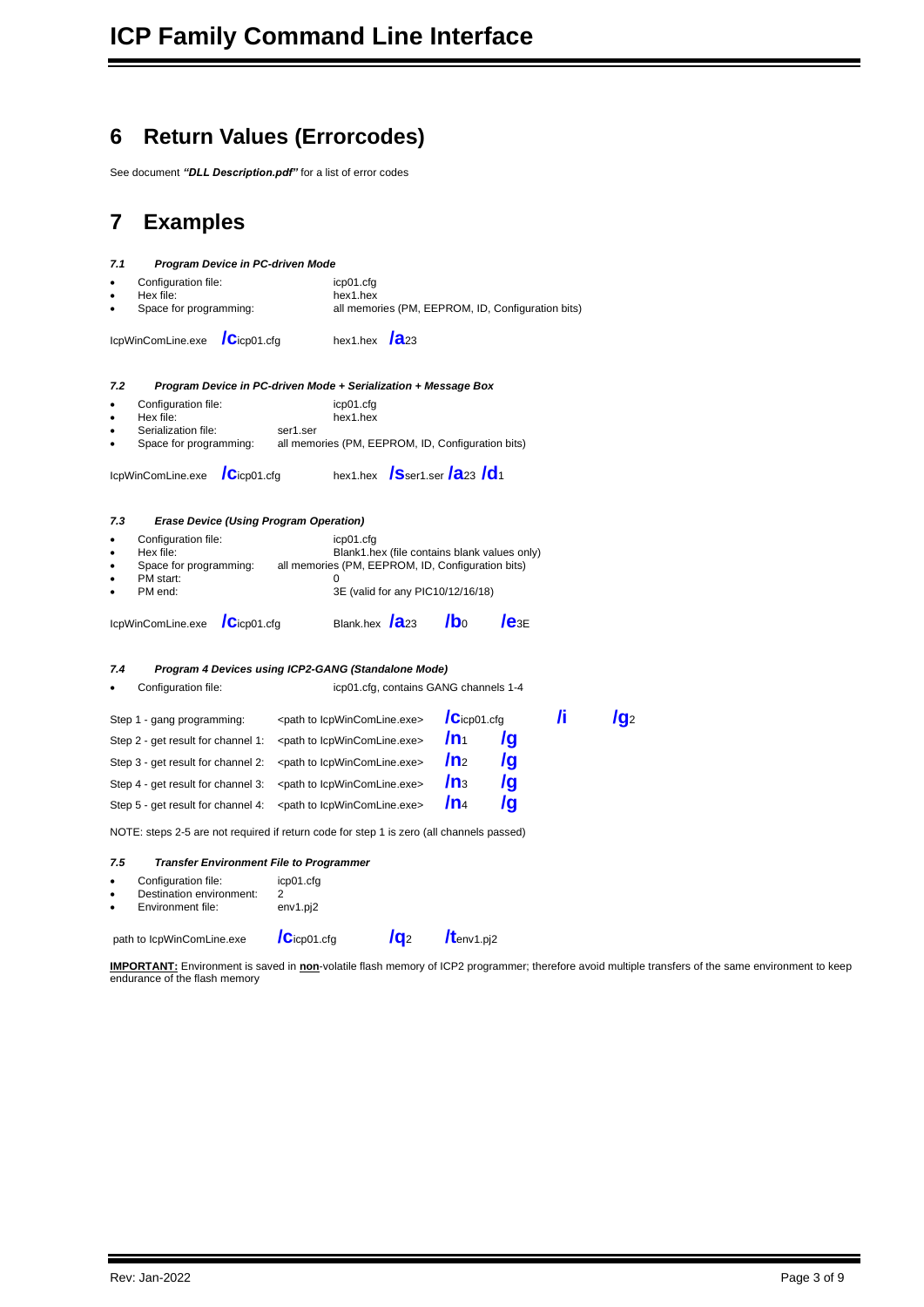# <span id="page-3-0"></span>**8 Getting Started**

### <span id="page-3-1"></span>*8.1 Create a folder with your project*

- Create a folder for your project, for example: C:\Projects\Project1
- <span id="page-3-2"></span>• Place your hex file into the folder above, for example: C:\Projects\Project1\Hex1.hex

### *8.2 Install ICP GUI software*

<span id="page-3-3"></span>• Install ICP GUI software by running setup file "IcpWin\_setup\_X\_XX.exe"

### *8.3 Create ICP GUI shortcut to your project*

- Copy created shortcut "ICP for Windows" and rename the copy, for example to "My ICP Project"
- <span id="page-3-4"></span>• Open the shortcut properties and change "Start in:" directory to "C:\Projects\Project1"

### *8.4 Run ICP GUI software*

- Press on "My ICP Project" to run ICP GUI software
- Configure ICP family programmer for operation with your device
- Create serialization file in the project directory (if required), for example "ser1.ser"
- Save configuration: select "File/Save Configuration" and exit the software
- <span id="page-3-5"></span>• In the project directory rename "icp01.cfg" to "MyProject.cfg"

### *8.5 Create command line shortcut (PC-driven programming)*

- Create shortcut to "IcpWinComLine.exe"
- Open the shortcut properties and edit as follows:
- Target: "…..\IcpWinComLine.exe" /cMyProject.cfg Hex1.hex /sser1.ser /a23 /d1 Start in: "C:\Projects\Project1"
- Press on the created shortcut to validate the operation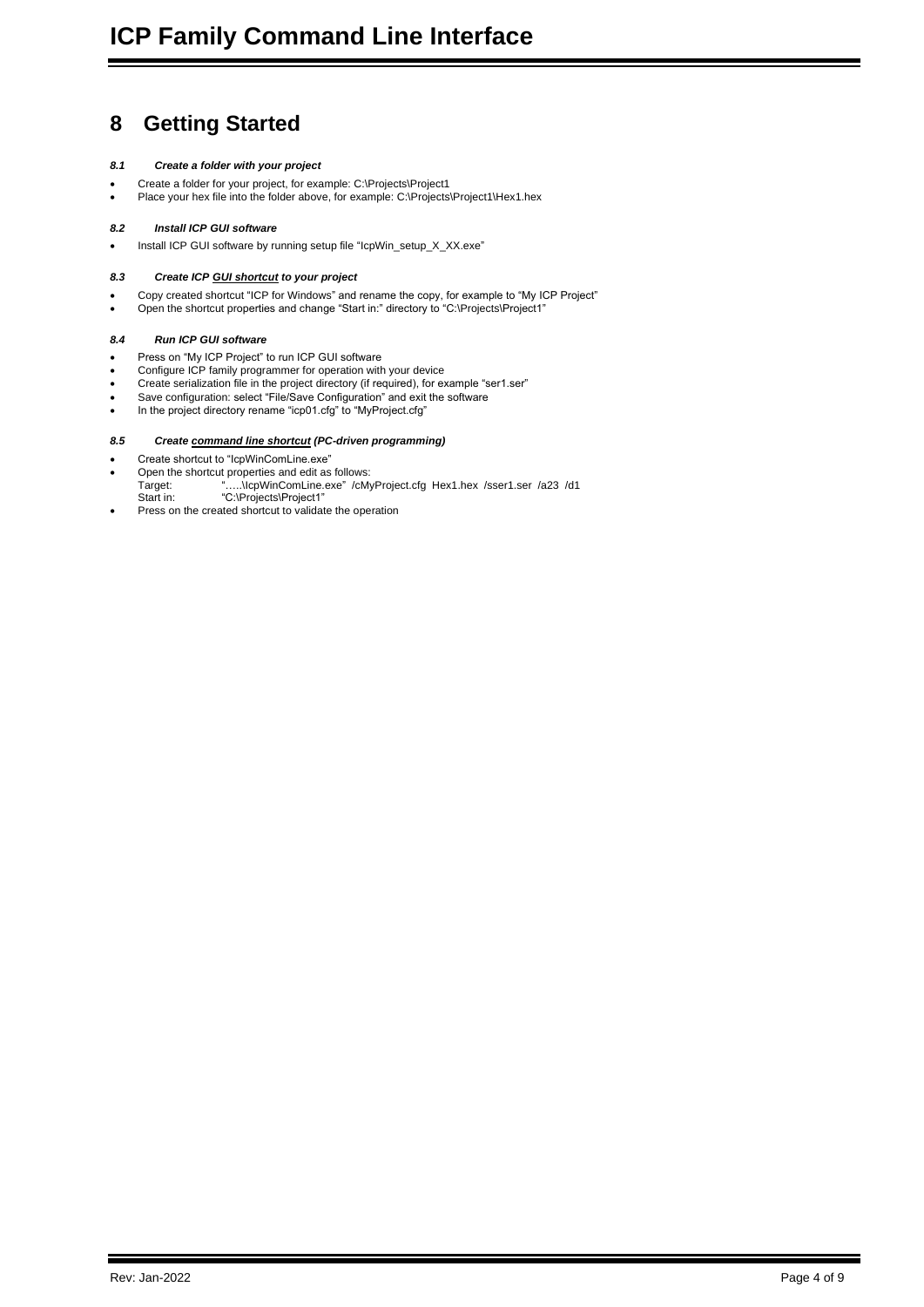## <span id="page-4-0"></span>**9 Advanced Command Line**

### <span id="page-4-1"></span>*9.1 Secure Programming*

<span id="page-4-2"></span>• Read "Secure Programming Utility User's Manual.pdf" to be familiar with secure programming

### *9.2 Advanced Command Line Examples*

- Generate SEN file from HEX (/d1 is optional): IcpWin**Advanced**ComLine.exe **/k**SenFromHexTemplate1.ini **/m1** /d1
- Generate SEN file from PJ2 (/d1 is optional): IcpWin**Advanced**ComLine.exe **/k**SenFromPj2Template2.ini **/m2** /d1
- Legacy operation: all legacy command line operations are supported

### <span id="page-4-3"></span>*9.3 File Path/Name*

- INI file in **/k** switch: name of the INI file should be either **absolute** or **relative** to the current working directory
- <span id="page-4-4"></span>File names specified inside INI file should be either absolute or relative to the current working directory

#### *9.4 INI File Parameters*

- INI file is primarily intended for secure programming operations (SEN file generation)
	- SEN file can be generated from 3 sources (none, HEX or PJ2):
	- none (neither HEX nor PJ2): applicable to "update counter only" or "delete secure environment and counter inside programmer" - from HEX file. NOTE: intermediate PJ2 file is generated
	- from PJ2 file

|     | <b>Section/Name</b>         | Value                                                                                                                                                                                                                                                       | <b>Description</b>                                                                                                                          | <b>Default</b><br>Value | Usage:<br>Source =<br>$HEX$ (/m1)            | Usage:<br>$Source =$<br>PJ2 (/m2)                                                                                                                                                                                                                                                                                                       | Usage:<br>$Source =$<br>None (/m0) |
|-----|-----------------------------|-------------------------------------------------------------------------------------------------------------------------------------------------------------------------------------------------------------------------------------------------------------|---------------------------------------------------------------------------------------------------------------------------------------------|-------------------------|----------------------------------------------|-----------------------------------------------------------------------------------------------------------------------------------------------------------------------------------------------------------------------------------------------------------------------------------------------------------------------------------------|------------------------------------|
|     | [Input]                     |                                                                                                                                                                                                                                                             |                                                                                                                                             |                         |                                              |                                                                                                                                                                                                                                                                                                                                         |                                    |
| 1.  | CfgFileIn                   | Path/name                                                                                                                                                                                                                                                   | ICP CFG file                                                                                                                                | ä,                      |                                              | Mandatory                                                                                                                                                                                                                                                                                                                               |                                    |
| 2.  | SidFileIn                   | Path/name                                                                                                                                                                                                                                                   | Security ID file (SID),<br>created by ICP Secure<br>Programming Utility                                                                     | ä,                      |                                              | Mandatory                                                                                                                                                                                                                                                                                                                               |                                    |
| 3.  | Pj2FileIn                   | Path/name                                                                                                                                                                                                                                                   | Environment file (PJ2)                                                                                                                      | ä,                      | $\ddot{\phantom{a}}$                         | Not required if<br>counter only is<br>updated                                                                                                                                                                                                                                                                                           | ä,                                 |
| 4.  | HexFileIn                   | Path/name                                                                                                                                                                                                                                                   | Original HEX file                                                                                                                           | ÷.                      | Mandatory                                    |                                                                                                                                                                                                                                                                                                                                         |                                    |
| 5.  | UniversalHexLoader          | Path/name                                                                                                                                                                                                                                                   | Defines specific offsets to<br>HexFileIn, see 9.7                                                                                           | $\blacksquare$          | $\overline{a}$                               | $\overline{a}$                                                                                                                                                                                                                                                                                                                          | $\mathbf{r}$                       |
| 6.  | SecurityBit                 | 0=no security<br>1=with security                                                                                                                                                                                                                            | Security bit settings for<br>devices like ATSAMC/D                                                                                          | $\Omega$                | Required for<br>ATSAMC/D                     | ÷,                                                                                                                                                                                                                                                                                                                                      | ä,                                 |
| 7.  | SerFileIn                   | Path/name                                                                                                                                                                                                                                                   | Serialization file (SER)                                                                                                                    | ÷,                      | Optional                                     | ÷,                                                                                                                                                                                                                                                                                                                                      | ä,                                 |
| 8.  | <b>ExtractSecBufFromHex</b> | 0=don't modify HEX,<br>1=fill secure buffer area with<br>random values<br>2=fill with SecBufReplaceVal                                                                                                                                                      | Replace data in PM or DM<br>area according to SID file<br>settings                                                                          | $\Omega$                | Optional                                     | $\overline{a}$                                                                                                                                                                                                                                                                                                                          | $\overline{\phantom{a}}$           |
| 9.  | SecBufReplaceVal            | Value 0-FF                                                                                                                                                                                                                                                  | Fixed value to fill secure<br>buffer area                                                                                                   | ÷,                      | Required if<br>ExtractSecBuf<br>FromHex=2    | ä,                                                                                                                                                                                                                                                                                                                                      | ä,                                 |
| 10. | GapEliminator               | Sum of memory spaces:<br>0=no gap eliminator<br>1=PM(flash),2=DM(EEPROM)                                                                                                                                                                                    | Enable/disable Gap<br>Eliminator. NOTE: gap<br>eliminator settings are NOT<br>got from icp01.cfg                                            | $\overline{0}$          | Optional                                     | ÷,                                                                                                                                                                                                                                                                                                                                      | ÷,                                 |
| 11. | MemorySpace                 | Sum of spaces:<br>1=PM, 2=User ID, 4=DM,<br>16=FU, 32=boot, 64=OTP<br>Usual value: 23                                                                                                                                                                       | Memory areas to be<br>programmed.<br>NOTE: ICP DLL removes<br>unexisting spaces                                                             | L.                      | Mandatory                                    | ä,                                                                                                                                                                                                                                                                                                                                      | ä,                                 |
|     |                             |                                                                                                                                                                                                                                                             |                                                                                                                                             |                         |                                              |                                                                                                                                                                                                                                                                                                                                         |                                    |
|     | [Operation]                 |                                                                                                                                                                                                                                                             |                                                                                                                                             |                         |                                              |                                                                                                                                                                                                                                                                                                                                         |                                    |
| 12. | BatchNumber                 | 0=[use value+1] from SID<br>165535=use this value                                                                                                                                                                                                           | Batch number value. NOTE:<br>SID file is always updated<br>with used batch value                                                            | L.                      |                                              | Mandatory                                                                                                                                                                                                                                                                                                                               |                                    |
| 13. | <b>UpdateMask</b>           | SEN properties:<br>0x28=update<br>environment and counter<br>0x08=update counter<br>$\bullet$<br>only<br>$0x20 =$ update<br>environment only<br>0x40=delete secure<br>$\bullet$<br>environment and counter<br>inside programmer.<br>NOTE: use with /m0 only | Sum of properties as in<br>enum SEC_ID_UPD_MASK<br>in "c icpexp.h" file:<br>maskCNT<br>maskENV<br>maskDEL ENV CNT<br>Other masks are unused | ä,                      | $\bullet$<br>$\bullet$<br>follows:           | Mandatory<br>One of 4 combinations should present<br>If "Delete secure environment and counter" is<br>set, then other masks are ignored<br><b>IMPORTANT:</b> in order to use <b>permanent</b> batch<br>control without counter (unlimited counter) set as<br>UpdateMask=0x08 (update counter) and<br>CounterValue= 0xFFFFFF (unlimited) |                                    |
| 14. | CounterValue                | Counter value:<br>ICP2-Portable: 1-9999(dec)<br>1-999999(dec)<br>Other:<br>0xFFFFFF=unlimited                                                                                                                                                               | Counter value                                                                                                                               | ÷.                      | Mandatory if mask "update<br>counter" is set |                                                                                                                                                                                                                                                                                                                                         |                                    |
|     |                             |                                                                                                                                                                                                                                                             |                                                                                                                                             |                         |                                              |                                                                                                                                                                                                                                                                                                                                         |                                    |
|     | [Output]                    |                                                                                                                                                                                                                                                             |                                                                                                                                             |                         |                                              |                                                                                                                                                                                                                                                                                                                                         |                                    |
| 15. | SenFileOut                  | Path/name                                                                                                                                                                                                                                                   | Generated SEN file                                                                                                                          |                         |                                              | Mandatory                                                                                                                                                                                                                                                                                                                               | $\overline{a}$                     |
| 16. | Pj2FileOut                  | Path/name                                                                                                                                                                                                                                                   | Generated PJ2 file (from<br>HEX)                                                                                                            |                         | Mandatory                                    |                                                                                                                                                                                                                                                                                                                                         | ä,                                 |
| 17. | HexFileUnchangedOut         | Path/name                                                                                                                                                                                                                                                   | Original HEX file saved by<br><b>ICP DLL</b>                                                                                                |                         | Optional                                     | $\blacksquare$                                                                                                                                                                                                                                                                                                                          |                                    |
| 18. | HexFileChangedOut           | Path/name                                                                                                                                                                                                                                                   | Modified HEX file saved by                                                                                                                  |                         | Optional                                     | ÷,                                                                                                                                                                                                                                                                                                                                      | $\overline{a}$                     |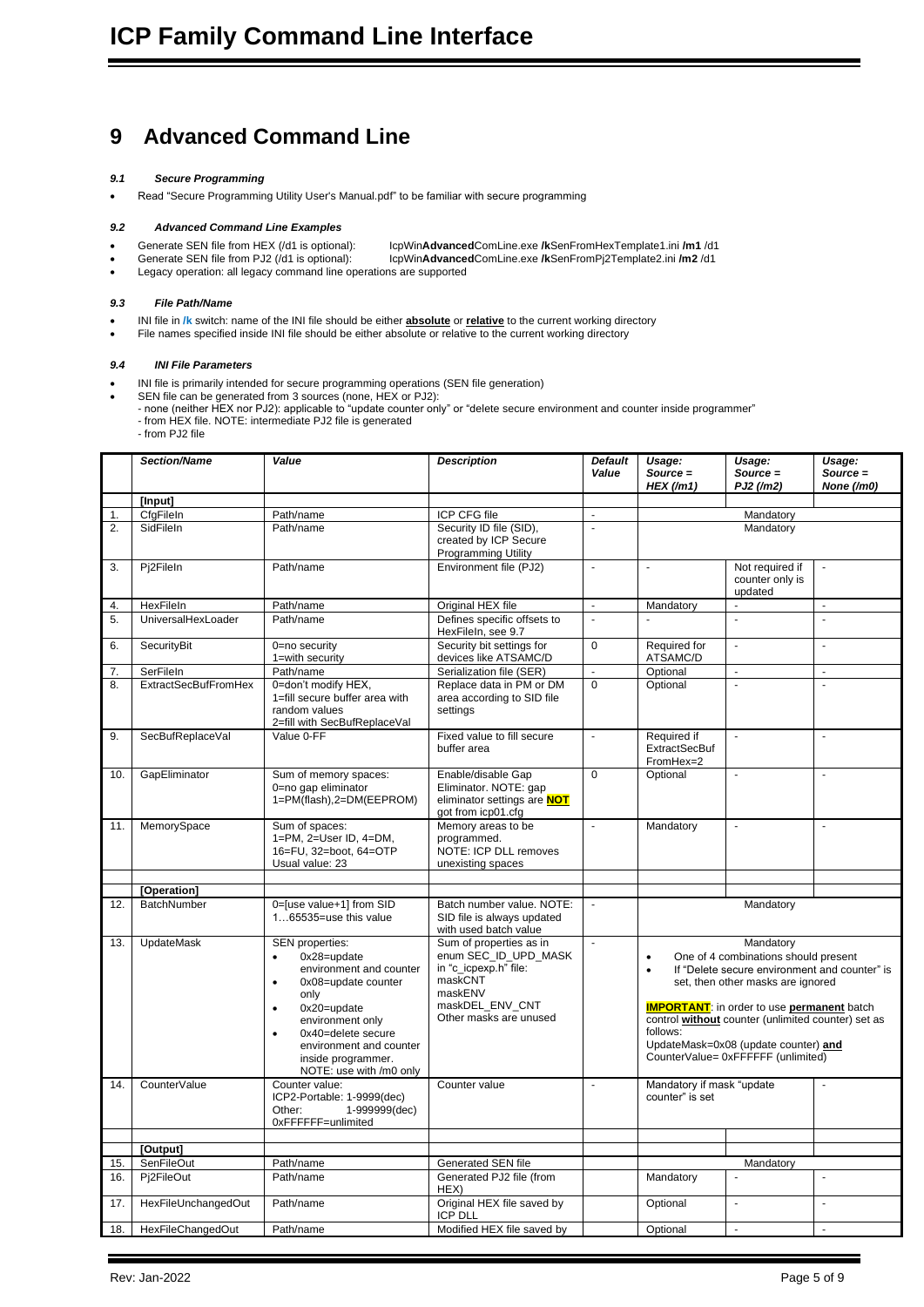# **ICP Family Command Line Interface**

|     | Section/Name                                 | Value                                                          | <b>Description</b>                                                                                                        | <b>Default</b><br>Value | Usage:<br>$Source =$<br>HEX(Mm1) | Usage:<br>$Source =$<br>PJ2 (/m2) | Usage:<br>Source =<br>None (/m0) |
|-----|----------------------------------------------|----------------------------------------------------------------|---------------------------------------------------------------------------------------------------------------------------|-------------------------|----------------------------------|-----------------------------------|----------------------------------|
|     |                                              |                                                                | <b>ICP DLL</b>                                                                                                            |                         |                                  |                                   |                                  |
|     |                                              |                                                                |                                                                                                                           |                         |                                  |                                   |                                  |
|     | [Portable]                                   |                                                                |                                                                                                                           |                         |                                  |                                   |                                  |
| 19. | PortableCntLimitEnv1                         | 19999, 0xFFFF=unlimited                                        | Non-secure counter value                                                                                                  | 0xFFFF<br>(unlimited)   | N/A                              | N/A                               | N/A                              |
| 20. | PortableCntLimitEnv2                         |                                                                | for ICP2-Portable, used                                                                                                   |                         |                                  |                                   |                                  |
| 21. | PortableCntLimitEnv3                         |                                                                | during environment file<br>(PJ2) transfer.                                                                                |                         |                                  |                                   |                                  |
| 22. | PortableCntLimitEnv4                         |                                                                | Not applicable to secure                                                                                                  |                         |                                  |                                   |                                  |
| 23. | PortableCntLimitEnv5<br>PortableCntLimitEnv6 |                                                                | programming                                                                                                               |                         |                                  |                                   |                                  |
| 24. |                                              |                                                                |                                                                                                                           |                         |                                  |                                   |                                  |
| 25. | PortableButLockEnv                           | 0=not locked, 1=locked                                         | Defines state of ENV button<br>used during environment file<br>(PJ2) transfer. Not<br>applicable to secure<br>programming | $0$ (not<br>locked)     | N/A                              | N/A                               | N/A                              |
|     | [Preserve]                                   |                                                                | See example 9.6                                                                                                           |                         |                                  |                                   |                                  |
| 26. | PreserveSpace                                | Space to be preserved                                          | Only one memory space                                                                                                     | $\Omega$                | N/A                              | N/A                               | N/A                              |
|     |                                              | according to enum<br>MEMORY_SPACES                             | can be specified, for<br>example 1 (PM_SPACE)                                                                             | (normal<br>operation)   |                                  |                                   |                                  |
| 27. | ReadSpace                                    | Space for read operation<br>according to enum<br>MEMORY_SPACES | Space for read operation<br>before re-programming                                                                         | $\mathbf 0$             | N/A                              | N/A                               | N/A                              |
| 28. | ReadPmAddrBeg                                | PM start address for read<br>operation                         | PM start and end addresses<br>for read operation before re-                                                               | $\Omega$                | N/A                              | N/A                               | N/A                              |
| 29. | ReadPmAddrEnd                                | PM end address for read<br>operation                           | programming. Full range will<br>be read if not specified                                                                  | $\Omega$                | N/A                              | N/A                               | N/A                              |
| 30. | ReadDmAddrBeg                                | DM start address for read<br>operation                         | DM start and end addresses<br>for read operation before re-                                                               | $\mathbf 0$             | N/A                              | N/A                               | N/A                              |
| 31. | ReadDmAddrEnd                                | DM end address for read<br>operation                           | programming. Full range will<br>be read if not specified                                                                  | $\mathbf 0$             | N/A                              | N/A                               | N/A                              |
| 32. | <b>PreserveOffset</b>                        | Offset in programming buffer<br>***[bytes]***                  | Start offset of bytes to be<br>"preserved"                                                                                | $\mathbf 0$             | N/A                              | N/A                               | N/A                              |
| 33. | PreserveSize                                 | Size to be preserved<br>***[bytes]***                          | Number of bytes to be<br>"preserved"                                                                                      | $\mathbf 0$             | N/A                              | N/A                               | N/A                              |
| 34. | PreserveSanityCheck                          | 0=no sanity check<br>1=sanity check                            | Sanity check: if all bytes to<br>be preserved $= 0x00$ or all<br>bytes to be preserved =<br>0xFF then error               | $\mathbf 0$             | N/A                              | N/A                               | N/A                              |
|     | [Gang]                                       |                                                                | Defines number of active<br>channels of                                                                                   |                         |                                  |                                   |                                  |
| 35. | GangNumberBoxesSet                           | 116                                                            | ICP2-GANG/ICP2-COMBO<br>Number of "boxes", $1$ box =<br>4 channels                                                        | $\mathbf{1}$            | N/A                              | N/A                               | N/A                              |
| 36. | GangChannelsBox1,<br>GangChannelsBox2,       | 015                                                            | Binary mask of enables<br>channels inside the box:<br>$1 =$ channel 1                                                     | $\overline{15}$         | N/A                              | N/A                               | N/A                              |
|     | GangChannelsBox16                            |                                                                | $2 = channel 2$<br>$4 =$ channel 3<br>$8 =$ channel 4                                                                     |                         |                                  |                                   |                                  |

#### <span id="page-5-0"></span>*9.5 INI File Example 1 (SenFromHexTemplate1.ini)*

; This INI file is used to generate SEN from HEX as follows: ; - file locations: ; - c:\Softlog\Product\_1: files for product "Product\_1" (unsafe location) ; - c:\Softlog\SafeLocationForSid: safe location for SID files ; - c:\Softlog\SafeLocationForHex: safe location for HEX files ; - no serialization ; - fill secure buffer area with random values ; - enable Gap Eliminator for PM ; - program memory spaces: PM+User ID+DM+FU. NOTE: ICP DLL removes non-existing spaces ; - get batch number from SID file ; - update SID file with latest batch number ; - update environment and secure counter ; - unlimited counter **[Input]**  $= c:\S$ oftlog\Product\_1\Product\_1.cfg ; icp01.cfg file (CFG)<br>= c:\Softlog\SafeLocationForSid\Sid\_A.sid ; Security ID file (SID)  $SidFileIn = c:\Softlog\SafelocationForSi\overline{d}\Sid_A.sid$ Pj2FileIn = ; Input Environment file (PJ2) HexFileIn = c:\Softlog\SafeLocationForHex\Hex\_1.hex ; Original HEX file (HEX). \*\*\*IMPORTANT\*\*\*-validate ; that HEX contains code protection/security SecurityBit = 1 ; ATSAMC/ATSAMD \*\*\*only\*\*\*: 1=set security; 0=no security SerFileIn = ; optional serialization file (SER) ExtractSecBufFromHex = 1 ; 0=don't modify HEX, 1=fill secure buffer area with random values, ; 2=fill with SecBufReplaceVal value SecBufReplaceVal = ; 0-255, see description above for ExtractSecBufFromHex GapEliminator = 1 ; 0=no gap eliminator, 1=PM(flash), 4=DM(EEPROM), 5=PM+DM MemorySpace = 23; sum of memory spaces for operation: 1=PM, 2=User ID, 4=DM, 16=FU, 32=boot, 64=OTP

; Run command line as: IcpWinAdvancedComLine.exe /kSenFromHexTemplate1.ini /m1 /d1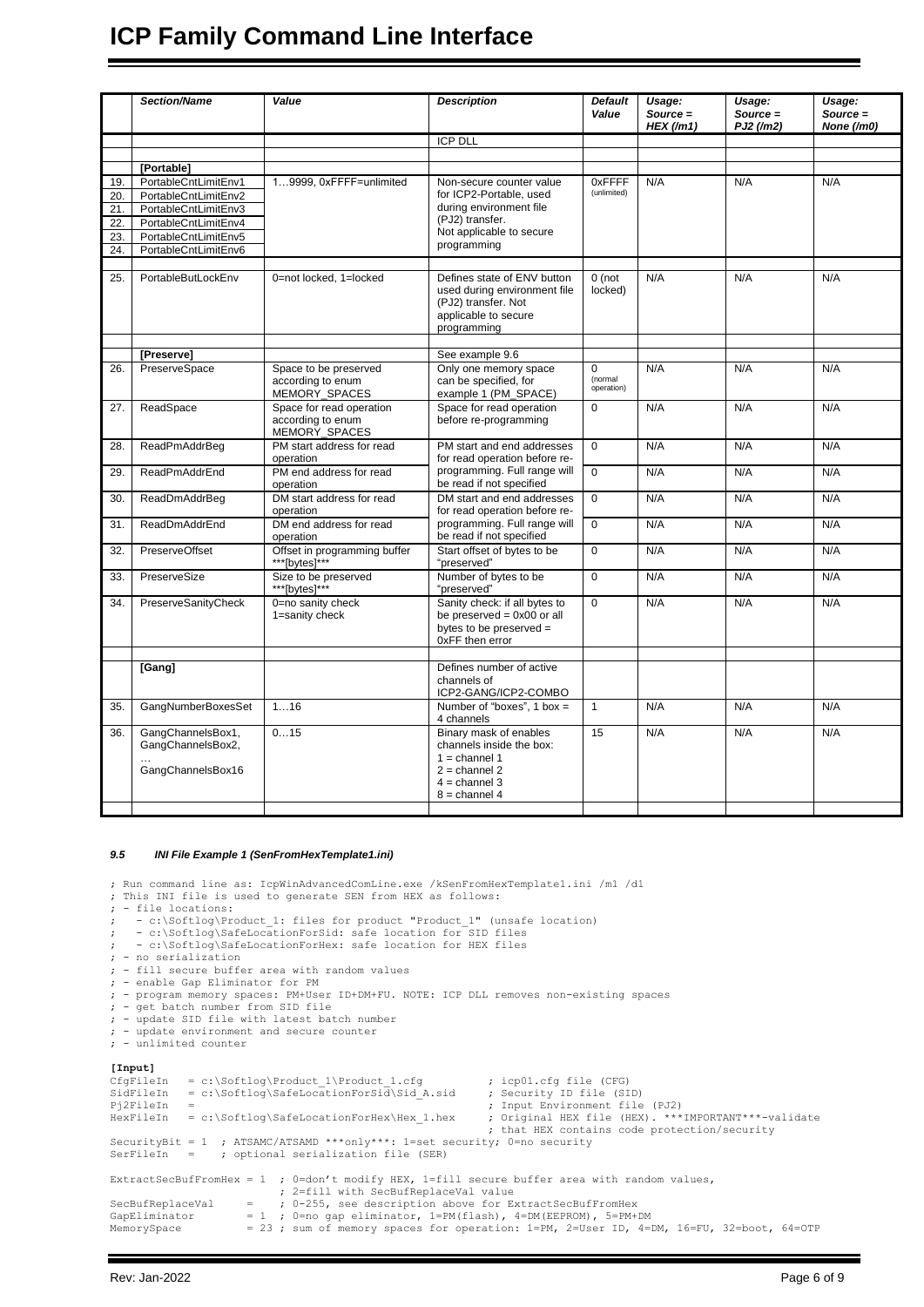| [Operation]<br>BatchNumber<br>UpdateMask<br>CounterValue | $= 0$<br>; 0=[use value+1] from SID, 165535=use this value<br>; 0x28= update environment and counter, 0x20=update environment,<br>$= 0x28$<br>; 0x08=update counter, 0x40=delete environments and secure counter<br>= OXFFFFFF ; OXFFFFFF=unlimited ; ICP2-Portable: 1-9,999 ; other programmers: 1-999,999 |
|----------------------------------------------------------|-------------------------------------------------------------------------------------------------------------------------------------------------------------------------------------------------------------------------------------------------------------------------------------------------------------|
| [Output]                                                 |                                                                                                                                                                                                                                                                                                             |
| SenFileOut<br>Pi2FileOut                                 | $= c:\Set{log\Product 1\Product 1, sen}$<br>; output SEN file<br>= c:\Softloq\SafeLocationForHex\Product 1.pj2<br>; output PJ2 file                                                                                                                                                                         |
| HexFileUnchangedOut                                      | = c:\Softloq\SafeLocationForHex\Unchanged.hex<br>; original HEX file saved by ICP DLL (can be<br>; used for visual compare)                                                                                                                                                                                 |
| HexFileChangedOut                                        | $= c$ : \Softloq \SafeLocationForHex \Changed.hex<br>; modified HEX file saved by ICP DLL (can be<br>; used for visual compare)                                                                                                                                                                             |

#### <span id="page-6-0"></span>*9.6 Example: "Preserve" Memory*

<span id="page-6-1"></span>9.6.1 Task

| Device: ∟             | PIC18F85J10 (full PM range 0x0000-0x7FF6, fuses located at 0x7FF8-0x7FFE, PM page size 0x40 = 64 bytes) |
|-----------------------|---------------------------------------------------------------------------------------------------------|
| Data to be preserved: | 6 bytes of PM (flash) starting from address 0x7FF0                                                      |
| CFG file:             | "icp01.cfq"                                                                                             |
| HEX file:             | "Hex1.hex"                                                                                              |

#### <span id="page-6-2"></span>9.6.2 INI file **"Example-pm.ini"**

| [Input]             |               |                                                                     |
|---------------------|---------------|---------------------------------------------------------------------|
| CfqFileIn           | $=$ icp01.cfq | ; icp01.cfq file (CFG)                                              |
| HexFileIn           | $=$ Hexl.hex  | ; HEX file (HEX)                                                    |
| [Preserve]          |               |                                                                     |
| ReadSpace           | $= 17$        | ; space for read operation (PM SPACE + FU SPACE)                    |
| ReadPmAddrBeg       | $= 0x7FC0$    | ; start address of area containing data to be preserved (full page) |
| ReadPmAddrEnd       | $= 0x7FF6$    | : end address                                                       |
| ReadDmAddrBeg       | $=$           | ; not used                                                          |
| ReadDmAddrEnd       | $=$           | ; not used                                                          |
| PreserveSpace       | $= 1$         | ; space with preserved data (PM SPACE)                              |
| PreserveOffset      | $= 0x7FF0$    | ; offset in programming buffer *** [bytes] ***                      |
| PreserveSize        | $= 6$         | ; size to be preserved *** [bytes] ***                              |
| PreserveSanityCheck | $= 1$         | ; 1=sanity check, 0=no check. If all bytes 0x00 or all 0xFF -> fail |

#### <span id="page-6-3"></span>9.6.3 Command Line

<span id="page-6-4"></span>IcpWinAdvancedComLine.exe /k**Example-pm.ini** /a23 /d1

#### 9.6.4 How it works

- Step 1: read PM and FU (ReadSpace):
- PM (ReadSpace contains 1): 0x7FC0 (ReadPmAddrBeg) to 0x7FF6 (ReadPmAddrEnd) - fuses (ReadSpace contains 16)
- Step 2: internally save 6 bytes (PreserveSize) of PM (PreserveSpace) starting from offset 0x7FF0 (PreserveOffset)
- Step 3: load Hex1.hex (HexFileIn)
- Step 4: replace 6 preserved bytes (PreserveSize)
- <span id="page-6-5"></span>Step 5: execute PC-driven programming for entire chip (/a23). NOTE: /a17 is also OK for PIC18F85J10

#### *9.7 Example: Universal HEX Loader*

| [Input]            |                                                                                 |
|--------------------|---------------------------------------------------------------------------------|
| CfqFileIn          | $=$ icp $01$ .cfq                                                               |
| HexFileIn          | $=$ ATtiny816 with 810000 820000 830000.hex                                     |
| UniversalHexLoader | = "PM MAIN=0x0; DM MAIN=0x810000; CB REAL FUSE=0x820000; CB LOCK BITS=0x830000" |

#### <span id="page-6-6"></span>*9.8 Advanced Command Line Return Values (Errorcodes)*

- No error: 0
- DLL-provided errorcodes: see document *"DLL Description.pdf"* for a list of error codes
- 

• Advanced Command Line errorcodes: enum ERROR\_CODES { ERR\_NO\_RECORD\_FOR\_CH = -1, // No record for specified channel in file auto01.res<br>ERR\_CH\_NUM\_OUT\_OF\_RANGE = -2, // Channel number is out of range ERR\_NO\_RECORD\_FOR\_CH = -1, // No record for specified ch<br>
ERR\_CH\_NUM\_OUT\_OF\_RANGE = -2, // Canit open file auto01.res<br>
ERR\_CANT\_OPEN\_ERS\_FILE = -3, // Can't open file auto01.res<br>
ERR\_CANT\_OPEN\_CH\_FILE = -4, // Can't open ERR\_CANT\_OPEN\_CH\_FILE = -4, // Can't open file ch\_i.res<br>ERR\_INVALID\_SID\_FILE = -5, // Invalid or corrupted SID\_file ERR\_EMPTY\_SEC\_BUFFER = -6, // Empty secure buffer in SID file<br>ERR\_CREATE\_SEN\_FILE = -7, // Can't create secure environment // Can't create secure environment  $\begin{array}{lll} \hbox{ERR\_CREATE} & \hbox{SEN\_FILE} & = -7, \\ \hbox{ERR\_SAVE} & \hbox{SD\_FILE} & = -8, \\ \hbox{ERR\_BATCH} & \hbox{NUM\_OVERFLOW} & = -9, \end{array}$ ERR\_SAVE\_SID\_FILE = -8, // Can't save SID file<br>
ERR\_BATCH\_NUM\_OVERFLOW = -9, // Batch number overflow<br>
ERR\_SEC\_BUF\_RANGE = -10, // Secure buffer address ERR\_SEC\_BUF\_RANGE = -10, // Secure buffer address range does not fit into the target buffer<br>ERR\_INI\_PRESERVE\_SECTION = -11, // Inconsistent data in [Preserve] section of INI-file ERR\_INI\_PRESERVE\_SECTION = -11, // Inconsistent data in [Preserve] section of INI-file ERR\_PRESERVE\_INVALID\_RANGE = -12, // Preserve range does not fit into the buffer  $\ell$ / Preserve range does not fit into the buffer<br> $\ell$ / Preserve sanity check failed<br> $\ell$ / Insufficient memory ERR\_PRESERVE\_SANITY\_CHECK = -13, // Preserve sanity check failed<br>ERR\_INSUFFICIENT\_MEMORY = -14, // Insufficient memory<br>ERR\_NUM\_BOXES\_OUT\_OF\_RANGE = -15, // Number of boxes is out of range //command line ERR\_CL\_HELP = -99,  $//$  --> the message may vary<br>ERR\_CL\_NOACTION = -100, // Command line: no action  $= -100$ , // Command line: no action specified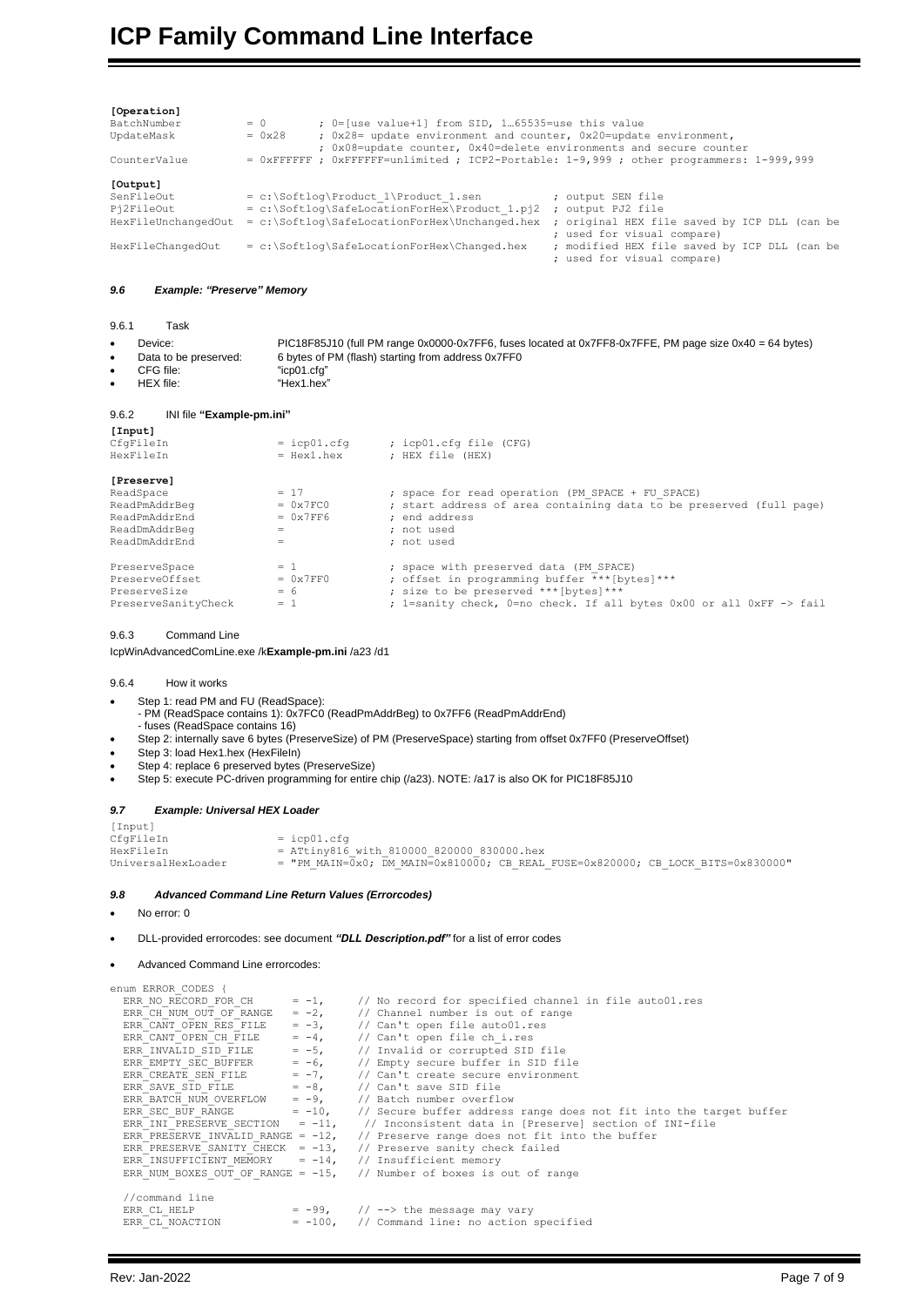# **ICP Family Command Line Interface**

| ERR CL MEMSPACE                                            |            | $= -101$ , // Invalid memory space specified                                                |
|------------------------------------------------------------|------------|---------------------------------------------------------------------------------------------|
| ERR CL REP ACTION = $-102$ ,                               |            | // Repeated specification of action                                                         |
| ERR CL FILE NOT SPECIFIED = $-103$ , // File not specified |            |                                                                                             |
| ERR CL FILE NOT FOUND                                      |            | $= -104$ , // File not found                                                                |
| ERR CL DUPL HEX FILE $= -105$ ,                            |            | // Duplicate HEX file specified                                                             |
|                                                            |            | ERR CL INVALID PM BEGIN = $-106$ , // Program memory begin address not specified on invalid |
| ERR CL INVALID PM END                                      | $= -107$ , | // Program memory end address not specified on invalid                                      |
|                                                            |            | ERR CL READ FILE NOT SPEC = $-108$ , // READ file not specified                             |
| ERR CL INVALID G PARAM                                     |            | $= -109$ , // Invalid /G parameter                                                          |
| ERR CL INVALID M PARAM                                     |            | $= -110$ , // Invalid or repeated /M parameter                                              |
| ERR CL INVALID N PARAM                                     |            | $= -111,$ // Invalid /N parameter                                                           |
| ERR CL UNKNOWN SWITCH                                      |            | $= -112$ , // Unrecognized switch                                                           |
| ERR CL MEMSPACE POST                                       | $= -113$ , | // 'MemorySpace' not specified or invalid                                                   |
| ERR CL EXTRACT SEC BUF                                     |            | $= -114$ , // 'ExtractSecBufFromHex' is invalid                                             |
| ERR CL BATCH NUMBER                                        |            | $= -115$ , // 'BatchNumber' not specified or out of range                                   |
| ERR CL UPD MASK INVALID                                    |            | $= -116$ , // 'UpdateMask' not specified or invalid                                         |
| ERR CL UPD MASK MISMATCH                                   | $= -117$ , | // 'UpdateMask' contains bits incompatible with the required operation                      |
| ERR CL COUNTER VALUE                                       | $= -118$ , | // 'CounterValue' not specified or invalid                                                  |
| ERR CL ENV CNT LIMIT                                       |            | = -119, // 'PortableCntLimitEnvN' is invalid                                                |
| ERR CL ENV NUM INVALID                                     |            | $= -120$ , // Invalid environment number                                                    |
| ERR CL INI FILE ERROR                                      |            | $= -121,$ // INI-file error                                                                 |
| $\}$ ;                                                     |            |                                                                                             |

## **10 History**

<span id="page-7-0"></span>};

• Version 3.1.3 (Mar-21, no changes till Jan-22)

- added UniversalHexLoader, GangNumberBoxesSet and GangChannelsBox1…GangChannelsBox16
- Version 3.1.2 (Jul-20)
	- 32-bit and 64-bit versions are available
	- added switch /zc for COM selection
	- don't use switch /? for help, use /h only - Advance Command Line: added memory preserve operation, see PreserveSpace
- Version 1.1.12/2.1.1 (Jan-2019): - Minor text corrections, no version change
- Version 1.1.12/2.1.1 (Jun-2019): - Added PortableCntLimitEnv1 and PortableEnvButLock
- Version 1.1.12/2.1.0 (Mar-2019): - Added "Advanced Command Line"
- Version 1.1.12 (Jul-2018): - "IcpWinComLine.exe" provides more diagnostic messages in case of incorrect or insufficient parameters
- Version 1.1.11 (Jun-2017): - Added switch /y to load security bit
- Version 1.1.10 (Mar-2017): - Done correction: "auto01.res" is saved for all errors if /g, /g1 or /g2 is specified (previous: it was saved for programming errors only) - Added memory spaced: 32 = BOOT memory and 64 = OTP
- Version 1.1.8 (Jan-2015): - Added switch /q to switch environment
- Version 1.1.7 (Nov-2013): - Added switch /o to enable/disable gap eliminator for PM or/and DM
- Version 1.1.6 (Jan-2012): - Added switch /u to transfer secure environment to programmer
- Version 1.1.5 (Nov-2008): - Switch /x can be used to speed-up the ICP operation
- Version 1.1.4 (Jan-2008): - Switch /g can be used with switch /n in order save individual results in file "ch\_i.res"
- Version 1.1.3 (July-2007):
	- Added switches /? and /h to show command line and DLL versions in message box
	- Added switch /t for environment transfer
	- Expanded support for GANG operation (expanded switch /g: g2 will save global and individual results in "auto01.res" file, added switch /n to get individual results)
	- Expanded switch /d: in case of /d2 message box will appear for bad result only
- Version March-2007: initial version